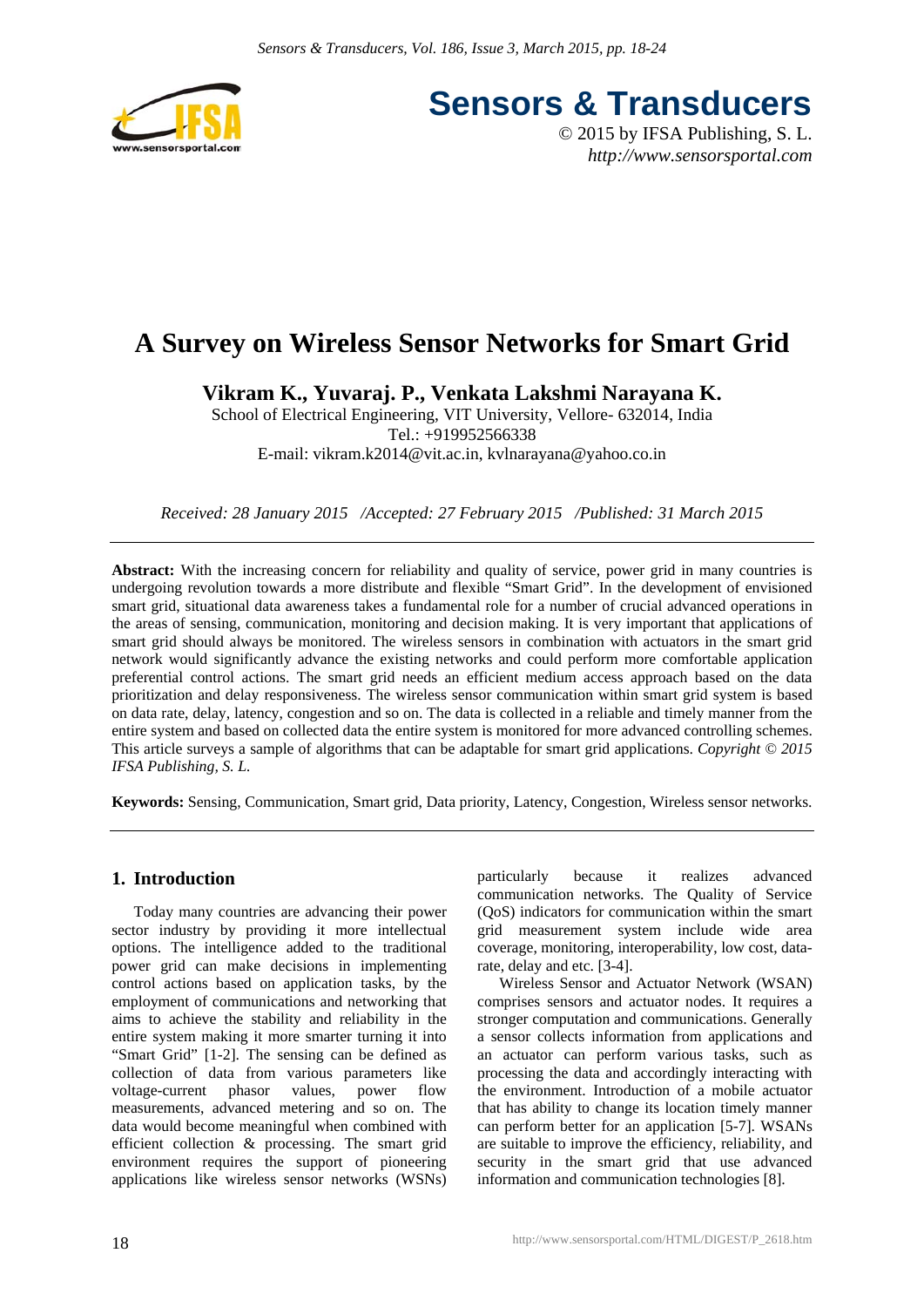The impact of priority and delay awareness in medium access techniques is evaluated based on endto-end delay, delivery ratio and energy consumption of the WSANs. The reduction of delay and prioritizing data is achieved by schemes DRX (a Delay Responsive Transmission layer) and FDRX (Fairness in the Delay Responsive Transmission). These schemes have strengthened the performance of smart grid applications, when sudden changes occur in terms of load or generation [9-12]. In a network it is very important that a reliable event reporting is carried from sensors to actuators. A framework is proposed that works on delay and event reporting which assimilates huge data based on priority based data accumulation that outlines the allocation of actuator [13-14].

EDAL (An Energy-Efficient, Delay-Aware, and Lifetime-Balancing Data Collection Protocol) achieves a significant increase on network lifetime without violating the packet delay constraints [15]. HERO (A Hierarchical, Efficient and Reliable Routing) is a novel hierarchical protocol which is fault-tolerant, energy-efficient and reliable in the context of wireless sensor and actuator networks. This protocol deals with the identifying and organizing the nodes in the network then assembling them to form into cluster [16].

RAP (Real-time communication architecture for large-scale wireless sensor networks), is an efficient communication protocol designed for real time applications in large scale networks which identifies the essential nodes and decreases the length of hop. RAP follows a novel velocity monotonic scheduling (VMS) policy that defines packet scheduling in sensor networks [17]. SPEED (A Stateless Protocol for Real-Time Communication in Sensor Networks) is a well-organized and effective communication protocol when the number of nodes is very high and holds important information that should be transferred with minimum end-to-end delay and decreased hop. This provides good response to congestion [18]. MMSPEED (Multipath Multi-SPEED Protocol) can cater the minimum end-to-end delay requirements that signify the timeliness and consistent performance. MMSPEED deals with very large sensor networks with huge data in an efficient manner [19-20].

HEED (A Hybrid, Energy-Efficient, Distributed Clustering Approach for Ad-hoc Sensor Networks) identifies the cluster-head among the nodes present in a cluster. HEED incurs low message overhead, and maintains homogeneous relation with all the nodes in a cluster [21-23]. LOFT (A Latency-Oriented Fault Tolerant Transport Protocol for Wireless Sensor-Actuator Networks) selects the best route through which the data has to be sent that has very less packet loss. It estimates the nearest neighbors and then estimates the incoming data rates that can be affordable using priority queue utilization. The preference is given to the prioritized data while transmitting through the data path [24]. A DFT-MSN (The Delay/Fault-Tolerant Mobile Sensor Network for Pervasive Information Gathering) has several distinctive characteristics that deal with sensor deployment, weak connections, admissibility against fault, delayed operations and buffer limit [25-26].

The rest of paper is organized as follows. The Section 2 elaborates different algorithms used in WSNs to improve performance of smart grid and Section 3 includes conclusion followed by references.

## **2. Algorithms Used to Improve the Performance of WSN**

It is very important to note that the traditional power grids are advancing as smart grids by improving greatly in terms of intelligence and by adding communication capabilities that can take effective decisions. Smart grid requires intelligent sensors and actuators for acquiring data and controlling purposes. It is an urgent requirement to recognize the necessary challenges of future scenario of the smart grid which requires the continuous upgradation by adopting the different architectures, frameworks and algorithms. Various algorithms are proposed by many research groups and industry [27-30] to achieve delay estimation, data priority, reliable routing, energy efficient clustering, real-time communications and latency.

## **2.1. Delay Responsive Algorithms**

Irfan S. Albangi, *et al*. [9-12] introduces two layers for data transmission in WSAN's, DRX and FDRX. The delay reduction achieved by DRX and FDRX would enrich the operations of smart grid in circumstances where abrupt alterations arise. The implemented WSAN employed to monitor and control delay critical data in smart grid environment. The data collected by certain sensors have high priority and should be delivered with minimum end to end delay. Both the above mechanisms were based on delay estimation algorithm that has assessment of delay and data prioritizing stages that are implemented by application layer in addition to medium access control (MAC) layer constraints in response to delay requirements of smart grid application and network conditions [13-14]. Prioritizing the data that is adapted from multiple frames of different layers can be done by implementing the adaptive schemes that is defined by DRX. The application layer then evaluates the captured data and takes a decision, based on the priority of the monitored parameter value that is beyond an acceptable threshold (i.e., higher or lower than normal limit values), based on this threshold the algorithm estimates the delay estimation and MAC layer checks if it is above the defined threshold or not. Then DRX changes the clear channel assessment (CCA) duration for entire session. On the other hand FDRX introduces fairness into DRX by preventing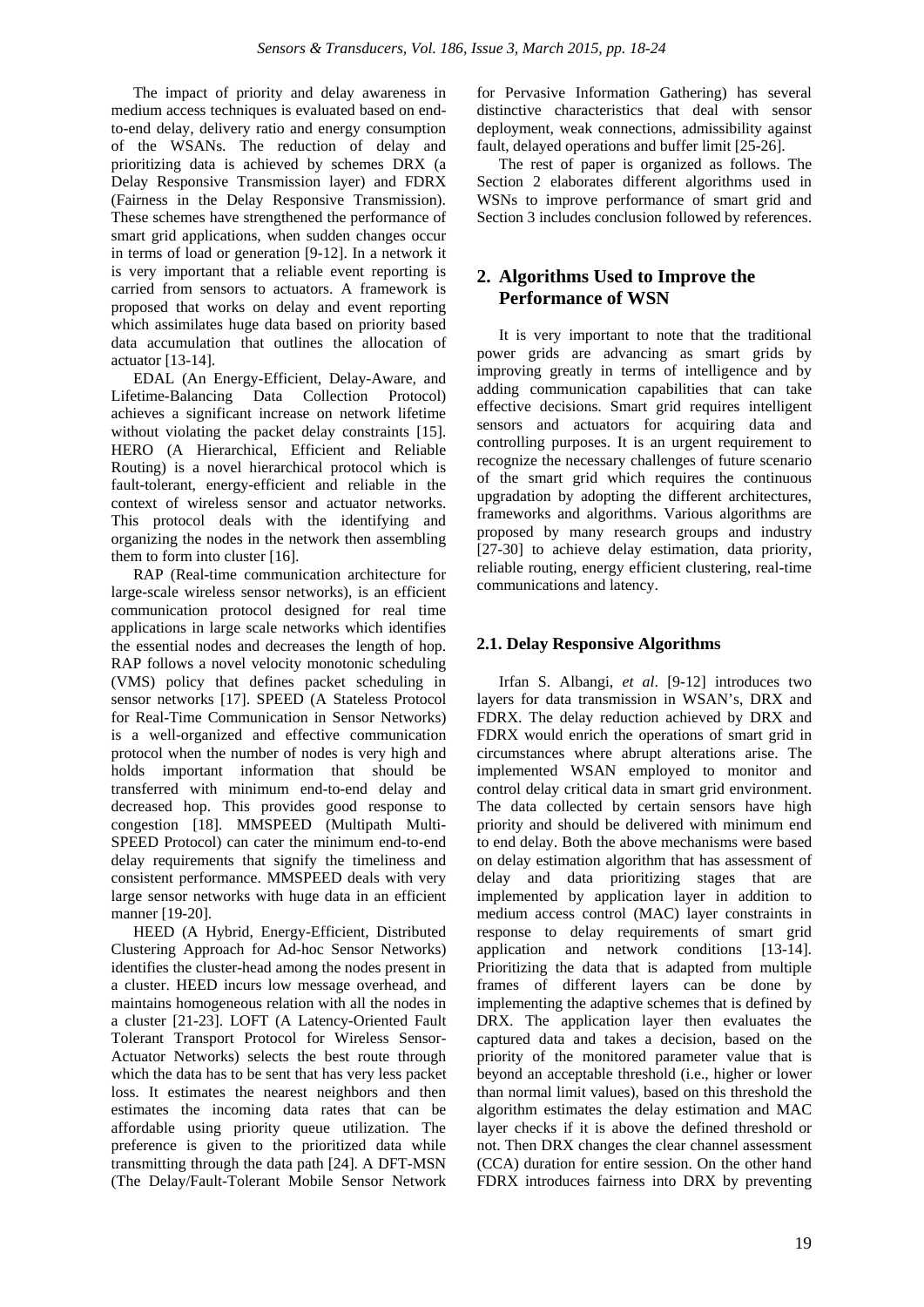few nodes from dominating the communication channel. DRX reduces the end-to-end delay while FDRX has lower collision rate comparison with DRX. Both the above schemes are able to reduce the delay for higher priority data while maintaining packet loss values, FDRX scheme improves the performance of DRX scheme, and achieves the delay reduction that allows rest of nodes to conduct in an appropriate manner within the specified bound. The FDRX will always provide an opportunity to the rest of nodes in the network to transmit the prioritized data. Thus, FDRX are fair enough to the rest of the nodes. In the FDRX scheme, the MAC sub-layer requests the physical layer to reduce the CCA duration. Thus both DRX and FDRX schemes are able to reduce the end-to-end delay.

Edith C. H. Nagai, *et al*. [14] proposes a reliable reporting based on delay sensitivity event in wireless sensor actuator networks. This paper signifies the essence of acting responsively and perfectly for a reporting scheme that is important for sensors to inform the actuators. It estimates the failures of sensor and the delays that occur due to data overcrowding. This paper proposes a general reliability centric framework for event reporting in WSANs. An efficient algorithm is proposed for event data against fault occurrence. The field is coupled by network is divided for event monitoring. The data must be transferred from sensors to actuators by maintaining reliability. The actuator should respond within very short span of time and it should take an accurate decision. The timely delivering not only enables short response time for the actuators but also implies more accurate decisions for the given fresher data. Reliability and time specifications are so important when the network has to deal with the huge data aggregation. Since the events may have different importance, depending on their type of urgency. In a network layer framework, the data sent by a sensor will be in the form of packets that was arranged in a queue, during transmission of this data the most important event data should be scheduled with high priority. This prioritization of the data using queue utilization will serve in selecting optimal hop selection in routing. The routing and transmission protocol for event reporting nodes to the actuator is the core module. The very important point to note is that the number of reports reaching the destination within their latency bound is maximized. Once an actuator receives the event report, it will perform application specific actions.

#### **2.2. Efficient Data Collection Algorithms**

Yanjun Yao, *et al*. [15] demonstrates a feasible approach in developing one data collection protocol called EDAL, which is based on two algorithms, the computational overhead is reduced by centralized heuristic and a distributed heuristic makes algorithm scalable for large scale network operations.

The EDAL performs considerable reduction in

total traffic for collecting sensor readings under delay bounds. This protocol also focuses on enhancement of data collection efficiency through an emerging technique called compressive sensing, through which data is compressed during transmission to a given destination. It is assumed that all links are directional and are associated with qualitative link. From the sources the data is collected in the form of packets by selected nodes in the network within the deadline. The main objective is that the data is to be delivered with minimum packet loss. It is very important that the number of routes joining in to a node should be the same as the number of routes leaving from it. The time for the packets being transmitted on the routes should not violate delay. This paper integrates compressive sensing with EDAL to achieve a better gain in energy efficiency by exploiting the topological requirements of compressive sensing. Centralized heuristic (C-EDAL) increases overall system lifetime by up to 60 %, Distributed heuristic (D-EDAL) increases system lifetime by up to 52 %. Compared to LRR (Location aware random routing), C-EDAL increases lifetime by 13.79 %, D-EDAL increases system lifetime by up to 8.1 %. Minimum spanning tree is a widely used, conventional routing algorithm for WSNs where it is constructed for collecting data to sink. By implementing compression sensing these values are increased to 81.9 % and 44.9 %. Finally LRR increases the lifetime by 32.9 %.

#### **2.3. Reliable Routing Algorithm**

Eduardo Cañete, *et al*. [16] proposed HERO which deals with the formation of novelty multihop that finds the energy efficient path for transmitting the data from sensor nodes to their cluster head. Importantly the operation of HERO protocol mainly consists of three phases: discovering/maintenance phase, joining phase, and routing algorithm. Discovering phase has following advantages like, a node shall find its immediate neighbor and interacts with them, the new nodes were allowed to join the cluster and then new node shall wait for receiving the information for its neighbor then transfers the received information in the efficient path and node shall find immediate alternatives when sudden fault occurs. A node that belongs to same cluster will establish communication for monitoring the task. The node will exchange data as long as it is trustworthy to its cluster head. Depending on the protocol, the cluster constraints were established, and when a node satisfies all the constraints then it joins that cluster. A node while transmitting packets to its neighbor will give more significance to the quality of link and then followed by the node life. To achieve reliability routing for data transmission it is necessary to maintain high packet reception ratio (PRR). This protocol allows in defining the necessary reliability levels between two nodes which are 'N' hops far away to each other.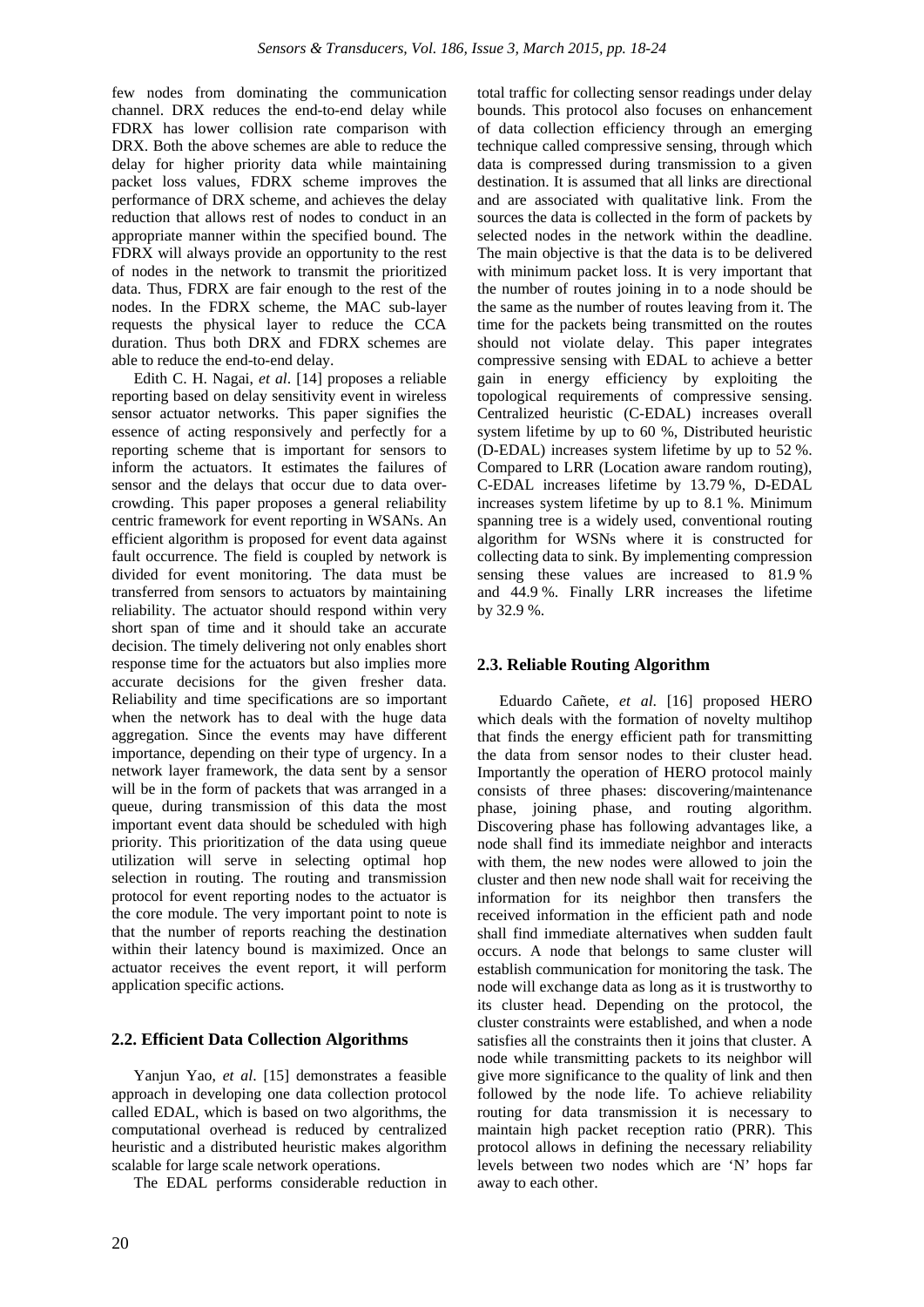## **2.4. Real-time Communication Based Algorithms**

C. Lu, *et al*. [17] proposed a protocol called RAP designed for large scale sensor network which aims for working with real time applications. This was mainly based on the event based high level complexity services. The working of this protocol was based on communications that work with sensors placed at a novel location. The sensors work with light weight network loads. The network working has advantage of scalability. This protocol presented and evaluated a new policy called velocity monotonic policy that was based on time and distance based constraints. This paper mainly concentrates for scheduling packets that accounts in a sensor network. Sensor network protocols should support real time communications by minimizing the packet deadline miss ratio i.e., percentage of packets meet their endto-end deadlines. The main design goal includes providing application programming interfaces (API) for micro sensing and control. This maximizes the number of packets meeting their end-to-end deadlines. This protocol scales well to large number of nodes and hops and introduces minimum communication overhead.

T. He, *et al.* [18] proposes SPEED which is specifically designed for real time applications based on sensor networks. When a node is deployed in network, it starts collecting information about immediate neighbor nodes that are deployed in the network. The SPEED works well when the number of nodes deployed in a network is of high density. SPEED works with high efficiency that can be scalable. The designing of SPEED mainly depends on three types of communications, real time unicast, real-time area multicast and real-time area any cast. The knowledge on the immediate neighbors would provide uniform data rate delivery across the network. The design goal of SPEED mainly includes balancing of traffic load, maintenance of confined behavior of network, void avoidance. SPEED is the only one routing protocol especially designed for sensor networks to satisfy real-time requirements. SPEED has an important factor for real time applications that mainly concentrates on localized feedback control approach. According to SPEED, the node which is considered should maintain the information of all the neighboring nodes and their performance. The data is transferred in the form of packets in a network. The SPEED would guarantee a certain data-rate delivery for every packet transferred in the network. When network is busy SPEED would avoid the data congestion. The beacon exchange mechanism collects information about the nodes and their location. Delay estimation at each node is basically made by calculating the elapsed time when an ACK (acknowledgement) is received from a neighbor as a response to a transmitted data packet which is based on "Back Pressure Routing". The neighborhood feedback loop module is

responsible for providing the delay ratio which is calculated by looking at the miss ratios of the neighbors of a node. The backpressure-rerouting module is used to prevent voids, when a node fails to find a next hop node, and to eliminates congestion by sending messages back to the source nodes so that they finds new routes.

Emad Felemban, *et al*. [20] described MMSPEED protocol designed for real time applications based on sensor networks. It performs packet delivery mechanism that avoids the data traffic in wireless sensor networks. The performance quality is relative to appropriateness and consistency. MMSPEED performance depends on the timeliness of the delivered data in the form of packets that has to be transmitted from source node to destination node deployed in a large scale sensor networks. The routing protocol has designed with two important goals, the first was a priori path setup that provides differentiated QOS options in isolated timeliness and the other one is based on reliability domains. The localized packet delivery can be achieved without considering the knowledge of network topology which defines procedural model for overcoming a smaller amount of consistent and boundless transmissions over wireless links. Localized packet routing decisions were taken without knowledge of global network topology or prearranged path setup. Each node knows its physical, geographic location absolute via GPS or relative to other nodes via distributed location services. Packet destinations were specified by these physical locations rather than node locations. Node location information exchanged via periodic location update packets. Therefore, each node knows where is it deployed and where are its neighbors placed in a network. Knowing the final geographic destination of a packet, a node could determine the best neighbor node to communicate. Not taking into account congestion characteristics etc., this would normally be the neighbor which is closest to the final node. In this manner, a packet would eventually reach its final destination. In extreme cases a node would simply drop packets so that it can keep at least one neighbor within delay estimate which satisfies the "Set Speed" requirement.

In addition, in the cases of congestion nodes may issue back-pressure packets to neighbors to reduce incoming traffic. When a packet arrived at the node, it must classify the message based on the urgency of its contents. When data packets of higher layers are arrived, it should not cause any delay the packets in the lower layers. Once processing is done and the packet is ready to be sent the MAC layer that has knowledge on the current clock time as well as the packet length and transmission output rate of the node. The MAC layer updates elapsed time in the packets header and makes its first attempt to send the packet on the first layer. Each successive resend attempt delay the packet a little bit more so the MAC layer would be update each time to ensure an accurate value. The results show that MMSPEED can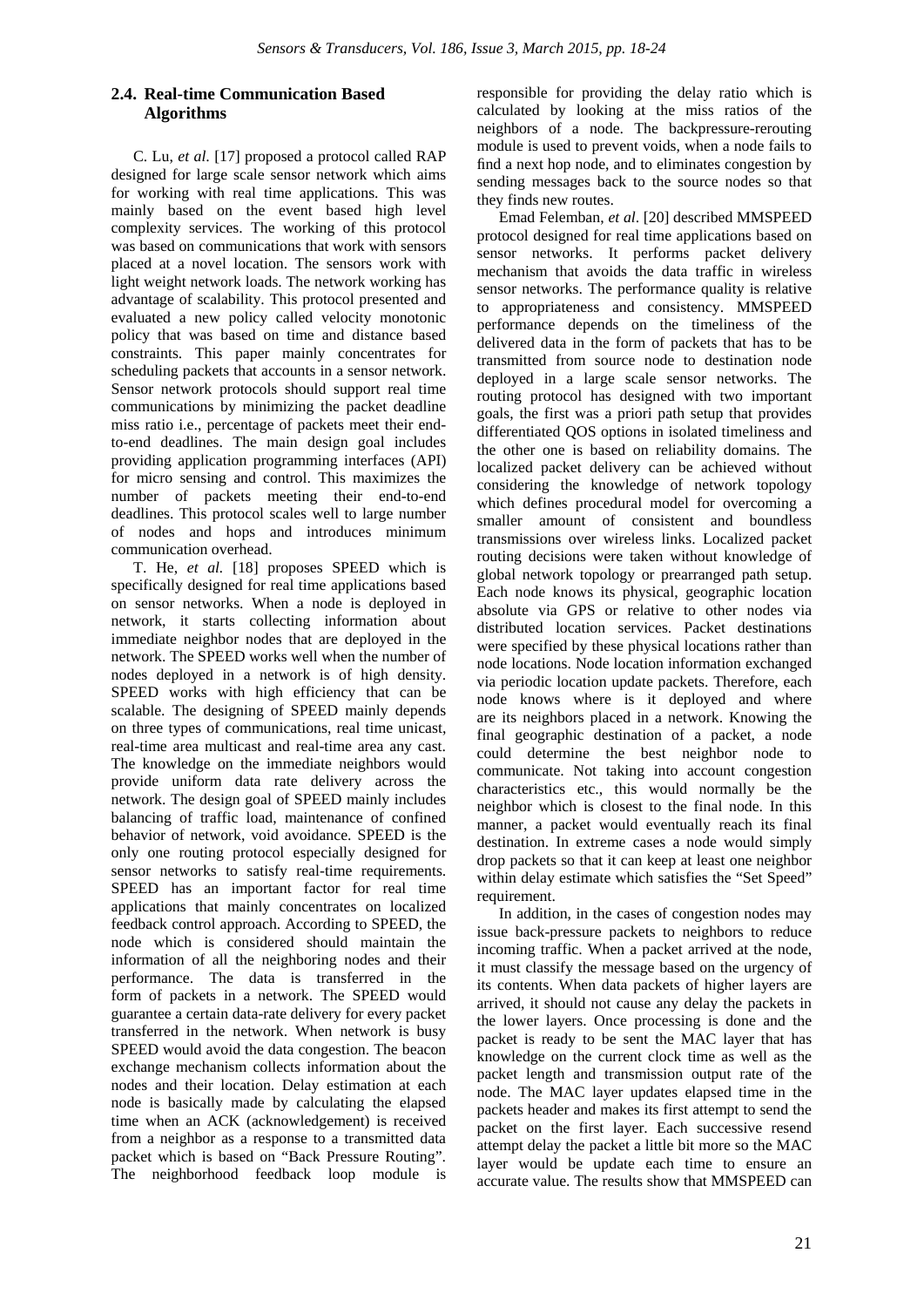significantly improve the effective capacity of a sensor network in terms of number of flows meeting both reliability and timeliness requirements.

#### **2.5. Efficient Clustering Algorithm**

Ossama Younis, *et al.* [21-23] proposes a design for the formation of clusters in an energy efficient way using HEED protocol. After a cluster formation takes place, the protocol performs following activities, it determines about the deployment of nodes, the distance between nodes is assessed, the cluster head for every certain period of the time is decided and it obtains the information about the energy level of nodes. It estimates the distance between the cluster head and a node which is necessary to make the network active for longer period of time. Thus HEED plays a major role in distributing the load in a uniform manner. The important constraints for HEED include battery life, processing, memory and communication capabilities. HEED makes a decision on the needful or wasteful energy.

When large numbers of nodes are deployed to study the performance of many applications requires the huge data-acquisition needed for an efficient routing protocol like one-to-many, many-to-one or one-to-all (broadcast) communication. After deployment the node would be left unattended. Every node in the network has limited energy level which allows only specified transmission levels between node-to-node. Every node in a network was at least deployed in one cluster. Using single hop, the node can communicate its cluster head each node independently makes its decisions based on local information. Clustering terminates within a fixed number of iterations. Clustering should be efficient in terms of processing complexity and message exchange. HEED is fast and has low overhead. HEED has advance features such as load-balancing.

#### **2.6. Latency Based Algorithms**

Edith C. H. Nagai, *et al*. [24] introduces about a LOFT for WSANs. The group of sensors and actuators collects the data and respond to application. It takes the responsibility that works efficiently for consistent data transport which is essential for reporting the data from sensors to actuators. It considers the importance and freshness of data in a real time system. It provides real time reliable data transport that resists to transmission failures. It estimates the load on the sensors. It evaluates the performance of the actuator that is advancing from one node to other node. It calculates the maximum affordable load to handle data. Coping with transmission failures it estimates the path success rate. It calculates the replication factor for transmission. Each packet should be reported to the actuator within the specific bound of time and fixed data rate.

Yu Wang, *et al*. [25-26] proposes a delay fault tolerant mobile sensor network. DFTMSN mainly focuses on information gathering and efficient data delivery schemes. There are mainly two types of approaches namely data transmission which deals with the decision making about at what time and at what destination data has to be transmitted. The queue management technique decides whether to transmit or to drop the message. DFTMSN focuses communication in high interval environments and the interoperability. This protocol is based on sensor network that is static. Due to a restricted communication range and life of the sensor, each sensor has been roughly connected to each other and may be inaccessible to each other. DFT introduces mobility that improves the network connectivity. Network follows the ZebraNet, based on the past approach for routing. Performance evaluation of DFTMSN proposed on data delivery schemes that achieve the highest message delivery rate with acceptable delay and transmission overhead. The comparative analysis of various protocols used in WSNs is tabulated in Table 1.

| S. No. | <b>Protocol</b>              | <b>Network</b><br><b>Simulator</b> | <b>End to End</b><br><b>Delay</b> | <b>Data Priority</b>                 | <b>Energy</b><br><b>Efficiency</b> | <b>Packet Loss</b>      | Link<br><b>Failures</b> |
|--------|------------------------------|------------------------------------|-----------------------------------|--------------------------------------|------------------------------------|-------------------------|-------------------------|
| 1.     | DRX and FDRX                 | <b>OualNet</b>                     | Less                              | High                                 | Good                               | Less                    | Less                    |
| 2.     | Event Reporting<br>Framework | $Ns-2$                             | Less                              | High                                 | Uniform                            | Less                    | Less                    |
| 3.     | <b>EDAL</b>                  | $NS-3$                             | Optimized                         | Medium                               | Good                               | Optimized               | Optimized               |
| 4.     | <b>HERO</b>                  | <b>COOJA</b>                       | Less                              | Very high                            | Very high                          | Very less               | Very less               |
| 5.     | <b>RAP</b>                   | GloMoSim                           | Less                              | Depends on the<br>requested velocity | Good                               | Minimum                 | Less                    |
| 6.     | <b>SPEED</b>                 | GloMoSim                           | Less                              | Very higher priority Good            |                                    | Very Less               | Very Less               |
| 7.     | <b>MMSPEED</b>               | <b>J-SIM</b>                       | Less                              | Defined by<br>threshold              | Good                               | Application<br>oriented | Less                    |
| 8.     | <b>HEED</b>                  | Matlab                             | Optimal                           | High                                 | High                               | Very less               | Less                    |
| 9.     | <b>LOFT</b>                  | $Ns-2$                             | Optimized                         | Medium                               | Good                               | Optimized               | Optimized               |
| 10.    | DFT-MSN                      | $Ns-2$                             | Tolerable                         | Depends on buffer                    | Good                               | Optimized               | Optimized               |

**Table 1.** Comparison of various protocols used for wireless sensor networks.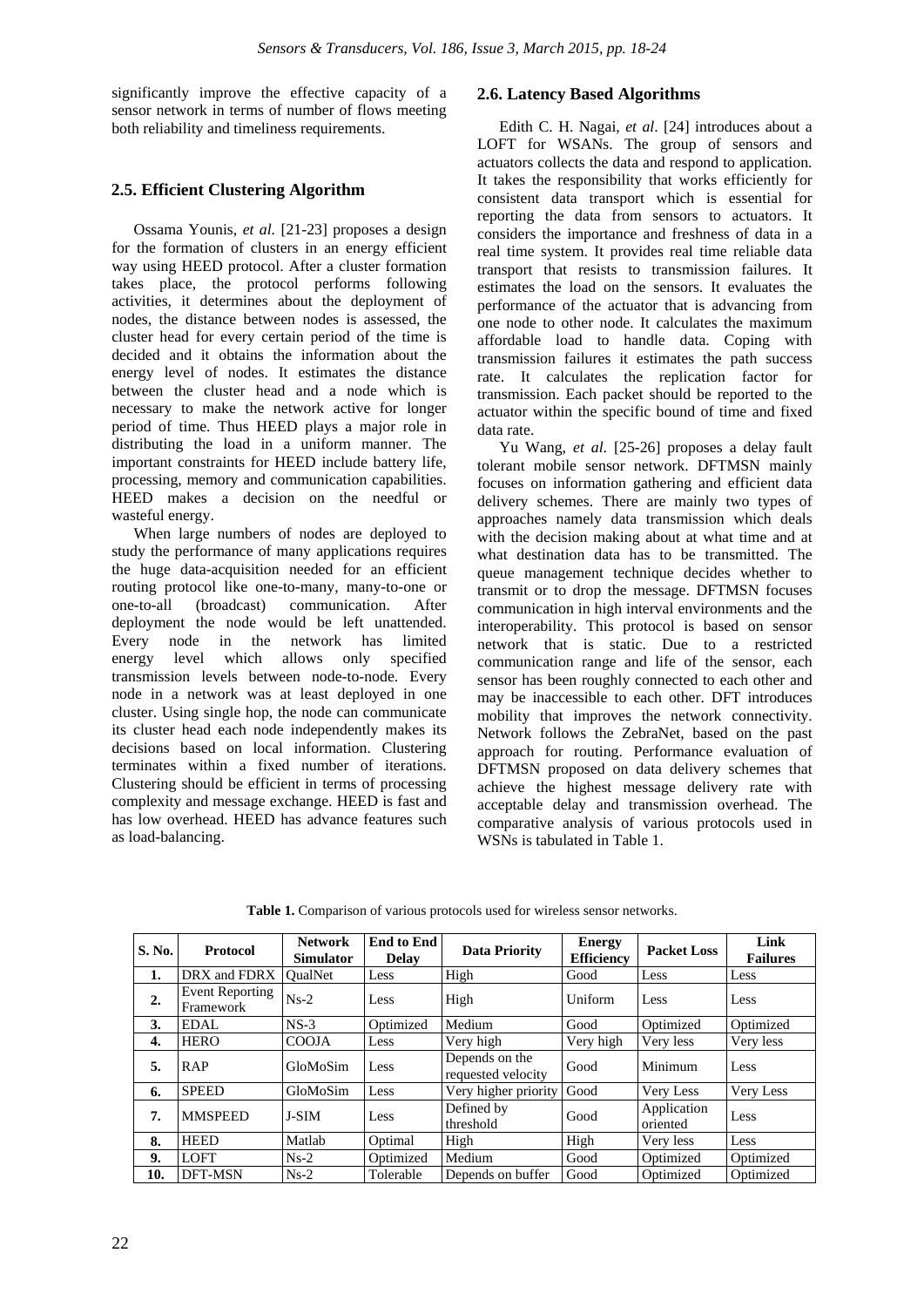#### **3. Conclusions**

It is true that many countries still rely on the traditional power grids for their power requirements. This situation needs a long term research in the area of power industry in combination with sensing, communication and networking that turns a traditional grid to become smarter and thus making it a "Smart Grid". In this paper, a summary of some important protocols based on the end-to-end delay, data priority, energy efficiency and congestion have been studied. The DRX and FDRX schemes are most efficient and able to reduce the end-to-end delay. This research review would definitely improve the standard in making data centric decisions and signifies the essence to carry-out further research on data prioritization, extending the life of network and should become more application specific in the coming future.

#### **References**

- [1]. A. Ipakhi, F. Al Buyeh, Grid of the future, *IEEE Power and Energy Magazine*, Vol. 7, Issue 2, April 2009, pp. 52-62.
- [2]. Xuemin Shen, Empowering the Smart Grid with Wireless Technologies, *IEEE Network, 26, 3,* May-June 2012, pp. 2-3.
- [3]. W. Wang, Y. Xu, M. Khanna, A Survey on the communication and architectures in smart grid, *Computer Networks*, Vol. 55, No. 15, October 2011, pp. 3604-3629.
- [4]. K. Moslehi, R. Kumar, Smart grid a Reliability Perspective, in *Proceedings of the Conference on Innovative Smart Grid Technologies (ISGT'10)*, Gaithersburg, 19-24 January 2010, pp. 1-8.
- [5]. C. Gungor, B. Lu & G. P. Hancke, Opportunities and challenges of wireless sensor networks in smart grid, *IEEE Transaction on Industrial Electronics*, Vol. 57, No. 10, October 2010, pp. 3557-3564.
- [6]. P. P. Parikn, T. S. Sidhu, Opportunities and Challenges of Wireless Communication Technologies or Smart Grid applications, *IEEE Power and Energy Society,* Minneapolis, 25-29 July 2010, pp. 1- 7.
- [7]. Natalie Matta, Rana Rahim-Amoud, Ceila Merghem-Boulahia, Akil Jrad, Enhancing Smart Grid Operation by using a WSAN for substation monitoring and control, in *Proceedings of the Conference Wireless Days (WD'12)*, Dublin, 21-23 Nov. 2012, pp. 1-6.
- [8]. Ian F. Akyildiz, Ismail H. Kasimoglu, Wireless Sensor and Actor Networks: Research Challenges, *Ad Hoc Networks,* 2, 4, 2004, pp. 351–367.
- [9]. Irfan Al-Anbagi, Melike Erol Kantarci, Hussein T. Mouftah, Priority- and Delay – Aware Medium Access for Wireless Sensor Networks in the Smart Grid*, IEEE Systems Journal*, 8, 2, June 2014, pp. 608-618.
- [10]. I. Al-Anbagi, H. T. Mouftah, M. Erol-Kantarci, Design of delay sensitive WSN for Wind Generation Monitoring in the smart grid, in *Proceedings of the Conference on Canadian Conference on Electrical & Computer Engineering (CCECE'11),* Niagara Falls,

Canada, 8–11 May 2011, pp. 001370 –001373.

- [11]. I. Al-Anbagi, M. Erol-Kantarci, H. T. Mouftah, A Low latency data transmission scheme for smart grid condition monitoring applications, in *Proceedings of the Conference on Electrical Power and Energy Conference (EPEC'10)*, London, ON, Canada, 10–12 October 2012, pp. 20–25.
- [12]. I. Al-Anbagi, M. Erol-Kantarci, H. T. Mouftah, Fairness in delay aware cross layer data transmission scheme for wireless sensor networks, in *Proceedings of the Conference on 26th Biennial Symposium on Communications (QBSC'12)*, Quinte Ballet School of Canada Kingston, ON, Canada, 28–29 May 2012, pp. 146-149.
- [13]. E. C.-H. Ngai, Y. Zhou, M. R. Lyu, J. Liu, A Delay Aware Reliable Event Reporting Framework for Wireless Sensor - Actuator Networks, *Computer Science Technical Report CS-TR-2006-04*, The Chinese University of Hong Kong, March 2006, pp. 694-707.
- [14]. Edith C. H. Ngai, Yangfan Zhou, Michael R. Lyu, Jiang Chuan Liu, Reliable Reporting of Delay - Sensitive Events in Events in Wireless Sensor Actuator Networks, in *Proceedings of the Conference on IEEE Mobile Ad-hoc and Sensor Systems (MASS'06),* pp. 101-108.
- [15]. Yanjun Yao, Qing Cao, Athanasios V. Vasilakos, EDAL: An Energy - Efficient, Delay - Aware, and Lifetime-Balancing Data Collection in Protocol for Heterogeneous Wireless Sensor Networks, *IEEE / ACM Transactions on Networking*, 10 February, 2014.
- [16]. Eduardo Cañete, Manuel Díaz, Luis Llopis, Bartolomé Rubio, HERO: A Hierarchical, Efficient and Reliable Routing Protocol for Wireless Sensor and Actor Networks*, Computer Communications,* Vol. 35, Issue 11, June 2012, pp. 1392-1409.
- [17]. C. Lu, B. M. Blum, T. F. Abdelzaher, J. A.Stankovic, T. He, RAP: a real - time communication architecture for large-scale wireless sensor networks, in *Proceedings of the Conference on IEEE Real-Time and Embedded Technology and Applications Symposium (RTAS'02)*, San Jose, CA, USA, September 2002, pp. 55-66.
- [18]. T. He, J. Stankovic, C. Lu, T. Abdelzaher, SPEED: A Stateless Protocol for Real - Time Communication in Sensor Networks, in *Proceedings of the Conference on Distributed Computing Systems,* 2003, pp. 46-55.
- [19]. Emad Felemban, Chang-Gun Lee, Eylem Ekici, Ryan Boder, Serdar Vural, QoS Guarantee in Reliability and Timeliness Domains in Wireless Sensor Networks, in *Proceedings of the Conference 24th Annual Joint Conference of the IEEE Computer and Communications Societies (INFOCOM'05),* Vol. 4, 15-17 March 2005, pp. 2646-2657.
- [20]. Emad Felemban, Chang-Gun Lee, Eylem Ekici, MMSPEED: Multipath Multi – SPEED Protocol for QoS Guarantee of Reliability and Timeliness in Wireless Sensor Networks, *IEEE Transactions on Mobile Computing*, Vol. 5, No. 6, June 2006, pp. 738-754.
- [21]. Ossama Younis, Sonia Fahmy, HEED: A Hybrid, Energy-Efficient, Distributed Clustering Approach for Ad-hoc Sensor Networks, *IEEE Transactions on Mobile Computing,* Vol. 3, No. 6, December 2004, pp. 366-379.
- [22]. Kakarla J., Mazhi B., A New Optimal Delay and Energy Efficient Coordination Algorithm for WSAN,